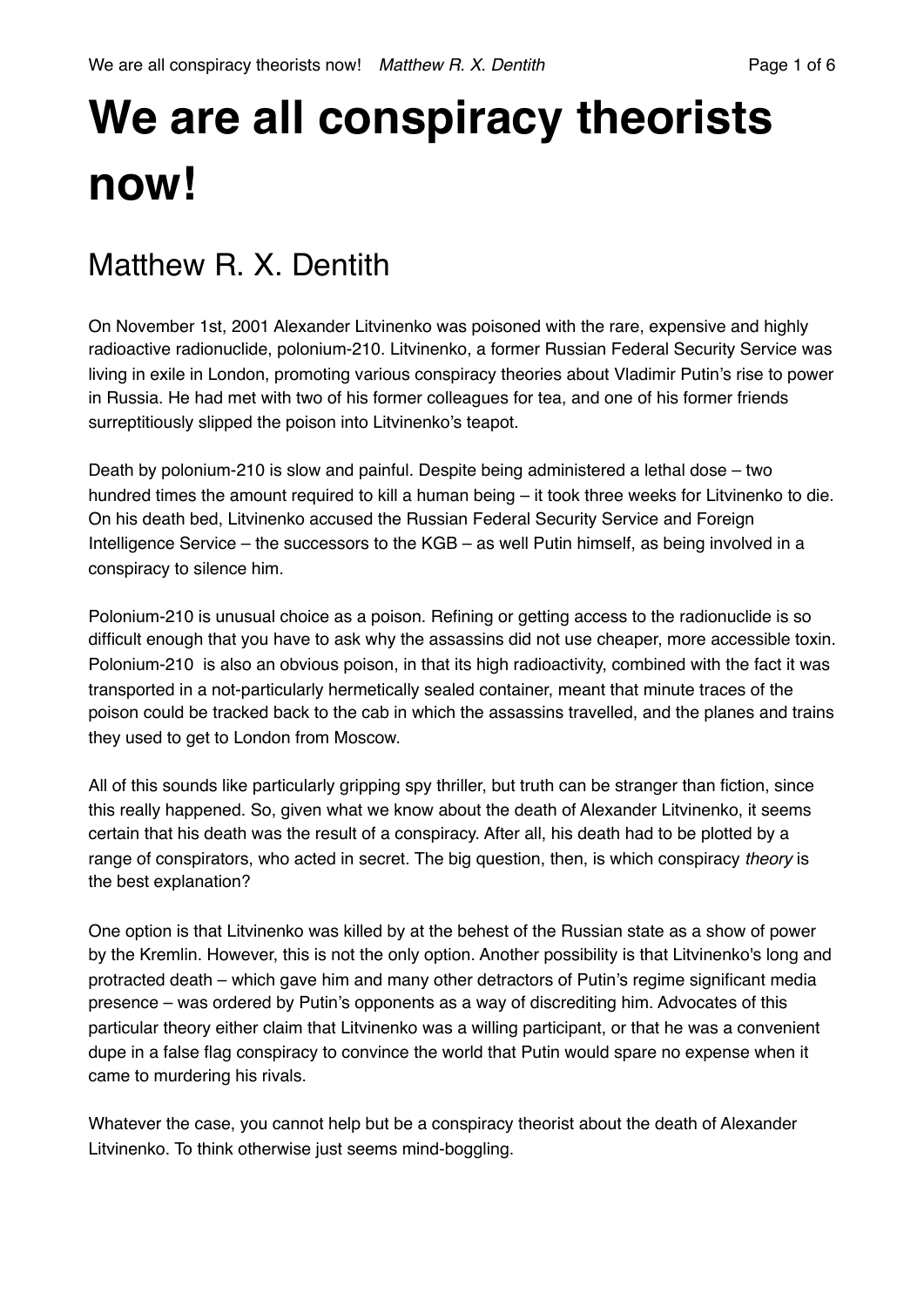#### **"But I'm not a conspiracy theorist…"**

The term "conspiracy theory" is typically taken to be pejorative and refers to a kind of irrational belief or system of beliefs. Conspiracy theories are frowned upon in public discourse, despite the fact that we know conspiracies occur. So why is it we are so sceptical of theories about conspiracies?

Well, in part it is because we keep being told by people who should know better that conspiracy theories are bunk. Most of the academic literature on the irrationality of belief in conspiracy theories stems from the work Sir Karl Popper or Richard Hofstadter. Popper, in the *The Open Society and Its Enemies* (Popper 1969), characterises belief in conspiracy theories as *prima facie* irrational because conspiracy theorists are the kind of people who think history is the result of successive and successful conspiracies. Given that this is not obviously the case, the *conspiracy theory of society*, as Popper dubs it, is obviously false and thus belief in conspiracy theories is irrational as well.

Richard Hofstadter, in his *The Paranoid Style in American Politics* (Hofstadter 1965), classifies belief in conspiracy theories as being like – but not exactly like – paranoia. This is not intended as a clinical diagnosis. Rather, Hofstadter seeks to provide an explanation as to why we are suspicious of belief in conspiracy theories *generally* by showing how they *resemble* paranoid ideation. If we consider paranoid ideation to be irrational, then belief in conspiracy theories should, by analogy, be irrational as well.

Popper and Hofstadter are the grand old men of academic debate about conspiracy theories, and it is fair to say that they have set the terms: conspiracy theories are typically thought of as being irrational. Versions of their theories can be seen in the contemporary work Cass Sunstein (Sunstein and Vermeule 2009), Daniel Pipes (Pipes 1997), David Aaronovitch (Aaronvitch 2009), and Mark Fenster (Fenster 2008). Yet the theories of Hofstadter and Popper are, when you think about them carefully, kind of weird. After all, both of them admit conspiracies occur, and that it is sometimes rational to believe in theories about them. So, why are we skeptical of conspiracy theories?

Popper and Hofstadter's interest was on claims of *political* conspiracies, which they both thought of as both rare and seldom successful. They wrote at a time when trust in authority was high and public knowledge about political malfeasance was low. Their views are understandable (even if we think their views are still weird) given the context in which they wrote. To them, talk of conspiracy theories was to be frowned upon, given that if people came to believe such theories, it would be damaging to the public's trust in authority. However, here-and-now, with our access to official information and the work of organisations like WikiLeaks, the trusting attitudes of Popper and Hofstadter are askew. Our trust in political authority has been rightly challenged by our knowledge of what members of influential organisations routinely do. Some of the processes they follow look conspiratorial, and some of the conspiracy theories which, say, governments have pooh-poohed, have turned out to be warranted by the evidence. So, why are we are still so sceptical of conspiracy theories, given what we now know?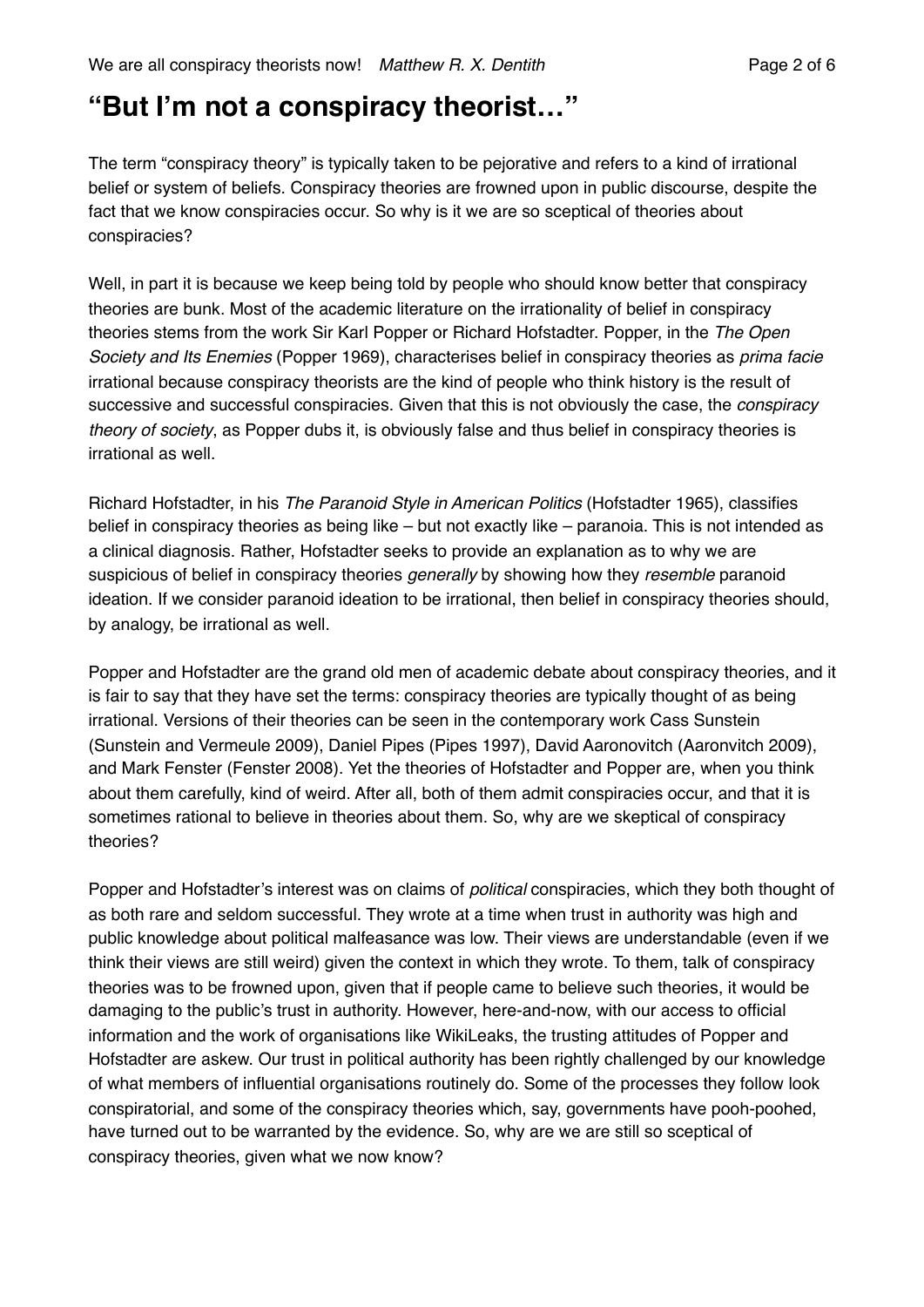Another reason for our scepticism of conspiracy theories might be because we all know about the existence of weird conspiracy theorists. From David Icke and his alien, shape-shifting reptiles to Alex Jones and his theories about the true powers behind the White House, there are an awful lot of conspiracy theorists who call into disrepute the class of beliefs we call "conspiracy theories". However, this should not thought of as a reason for thinking that belief in conspiracy theories itself is suspicious or irrational. It would be a little bit like characterising theism solely with respect to the beliefs of religious fanatics, or atheism solely with respect to the views of someone like Richard Dawkins. If we start our analysis with respect to beliefs we are already suspicious of, then we are going to confirm our pejorative take. Instead, we should focus our attention on the class of conspiratorial activity *in general* – actions taken by plotters in secret towards some end – and ask whether there is a lot of conspiratorial activity which is well-evidenced and the subject of conspiracy theories? Criminal conspiracies are routinely prosecuted through the courts, for example. If you are historically literate, then you will be aware that history is littered with examples of theories about conspiracies, some of which were warranted. If you consider yourself to be politically literate, then you might even claim that a large amount of contemporary politicking takes place in a conspiratorial mode, whether it be selling a policy to the public, working out when to stage a leadership coup or getting rid of your enemies.

## **The Moscow Trials**

When is a conspiracy theory not a conspiracy theory? When it's not a conspiracy theory (the accepted wisdom tells us)! Take, for example, the Moscow Trials of the 1930s. Joseph Stalin, the then leader of the USSR, was obsessed that his rival (in exile) Leon Trotksy was conspiring to return to Russia to depose him. When the security police told Stalin there was no evidence of a conspiracy by Trotsky and his sympathisers, Stalin told them to ensure there would be. Thus, over several months, evidence was fabricated and people were "persuaded" to testify in a series of trials that Trotsky was threat because he conspiring against the USSR.

The Moscow Trials were public, and thus concerned citizens (admittedly mostly outside of the USSR) pored over the details. John Dewey, a philosopher, educationalists and Trotskyite, formed the *Commission of Inquiry into the Charges Made against Leon Trotsky in the Moscow Trials* (or "The Dewey Commission"). The result of the commission was a report which included in it the claim that the verdicts in the Moscow Trials were a sham and the result of a conspiracy by senior members of the Communist Party. Stalin and his cronies countered argued that the Commission's report was a campaign of disinformation (inadvertently coining a term which would be used for all time to come when debating conspiracy theories). However, after Stalin's death Nikita Kruschev, the new leader of the USSR, admitted that the Dewey Commission was largely right: Stalin wanted the alleged sympathesiers of Leon Trotsky to be found guilty to prove the existence of a nonexistent conspiracy by Trotsky to return to Russia. If anything, Stalin and his cronies were the vapid conspiracy theorists, whilst the the conspiracy theory put forward by the members of Dewey Commission was warranted.

What are we to make of this? Well, at the time, the Dewey Commission's claims were not just pooh-poohed by the USSR but also the governments of the USA and the UK. England and America trusted Stalin's assurances the trials were free and fair and thus believed in what turned out to be a conspiracy theory. So, was it a mistake to call the Dewey Commission's thesis about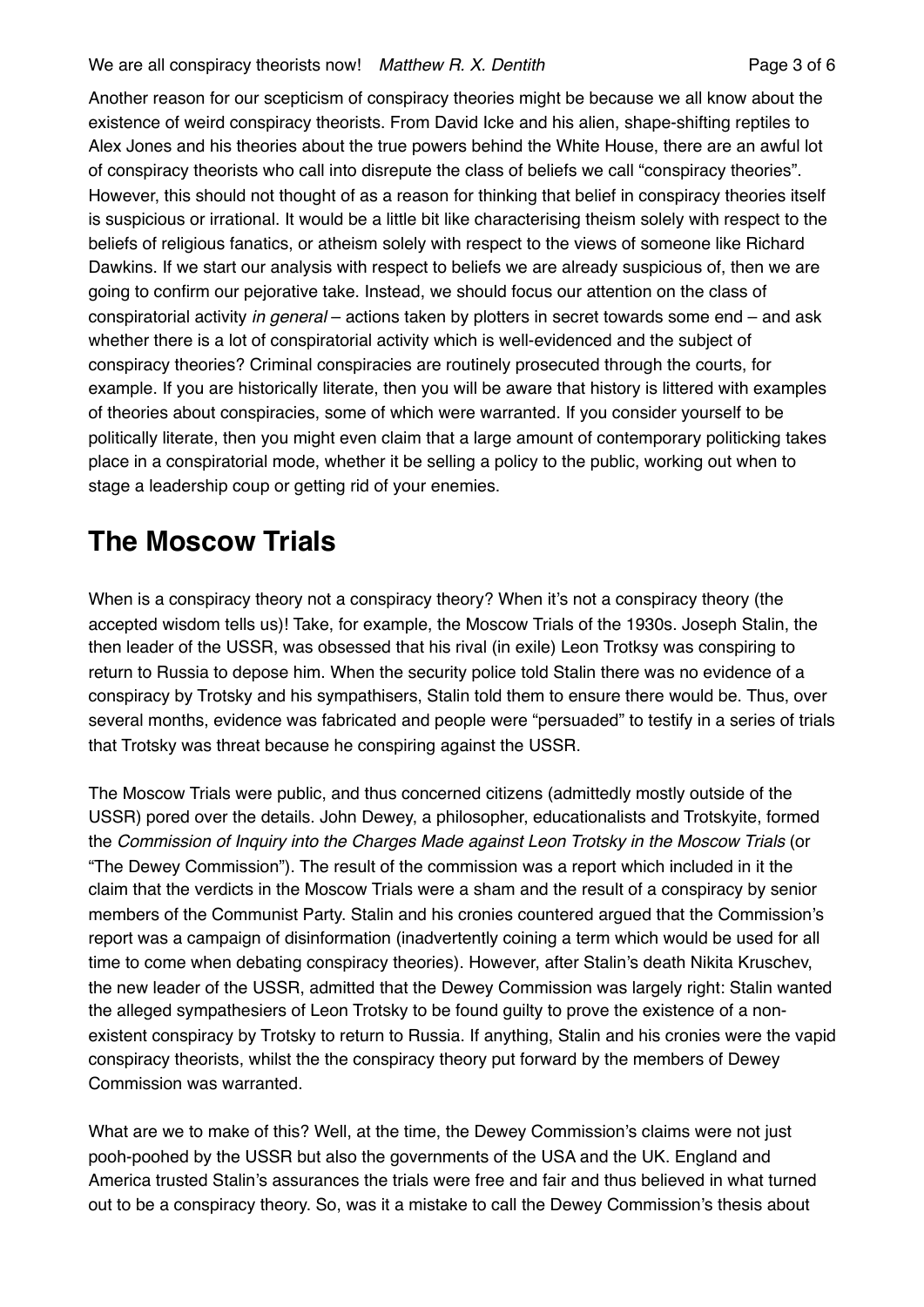the validity of the verdicts in the Moscow Trials a conspiracy theory at the time? This is an awkward question, one which points towards a certain problem with talk of conspiracy theories generally: if we reserve the term to only to refer to theories which are, by definition, irrational to believe, then cases where it turns out that belief in them was not irrational suddenly needs explaining in nonconspiracy theory terms. This is the kind of metaphysical trap that Charles Fort would have loved: a conspiracy theory is not a conspiracy theory when its an official theory about a conspiracy *even if it was called a conspiracy theory in the first place*.

The moral of the Moscow Trials is that sometimes governments conspire against their citizenry, and that the only viable explanation of that fact is a conspiracy theory. Sometimes, though, governments conspire with their unwitting citizenry.

#### **The Abstract Expressionism of the CIA**

When people talk about the Central Intelligence Agency (CIA), we tend to think of a secretive group, mostly made up of grey-suited workers who work long hours, have no hobbies, and spy upon almost everyone. However, back in the Forties CIA agents were much more eclectic. Some of them liked to drink hard, write novels in their spare time, and collect art. This latter interest led some members of the CIA to develop the "long leash": the secretive funding of artistic endeavours for the purposes of showing that America was culturally superior to its rivals, particularly the USSR, with whom it was engaging in a Cold War.

One of the art movements funded in this manner was Abstract Expressionism. The CIA set up fronts to promote the work of people like Jackson Pollock overseas, for the purposes of promoting American art and culture. It might be tempting, then, to say that Abstract Expressionism was simply part of the CIA's arsenal in the Cold War. However, it is clear that the Abstract Expressionists themselves had no idea that some of their funding – and initial success – was coming from the CIA. As far the Abstract Expressionists were concerned, their art was being appreciated on its own merits. Which it was, garnering critical acclaim from the right quarters, being bought by the right institutions, and the like. Although the CIA promoted Abstract Expressionism as part of their cultural arsenal in the Cold War, the conspiracy also resulted in the mainstreaming of the Abstract Expressionist art movement *in its own right*. This must have been one of the desired ends of the CIA agents who ran the long leash: the preeminence of Abstract Expressionism at that time allowed Americans generally to say that their own, homegrown art could compete, culturally, with that of the older European and Soviet nations.

The story of the initial success of Abstract Expressionism shows that conspiracy theories need not be about political affairs with huge ramifications. It also demonstrates that conspiracies themselves need not be necessarily nefarious: the secret patronage of the Abstract Expressionist movement might be the kind of thing we consider suspicious (like most secretive activity) but it is not inherently sinister. The benefit of analysing examples like the long leash is that it allows us examine the wider class of conspiratorial explanations which are necessarily sinister (unless you were a Soviet art critic), that we are inclined to think about seriously. The long leash, after all, is an example of a conspiracy. Any theories about it will turn out to be conspiracy theories, including the role of the long leash in the initial success of Abstract Expressionism. It just turns out that in this case the conspiracy theories happen to be based upon evidence and are, thus, warranted.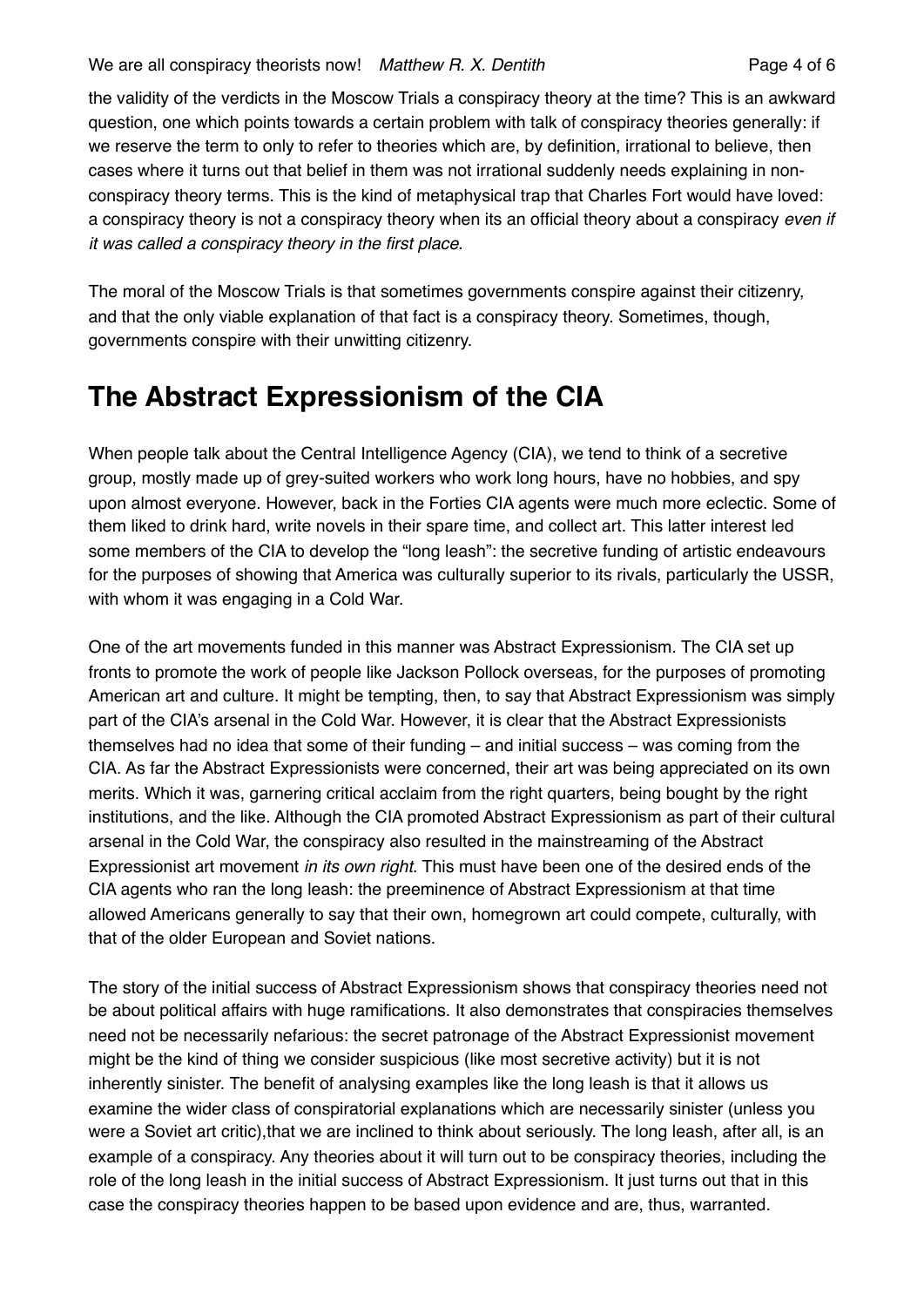The examples of the deaths of Alexander Litvinenko, the Moscow Trials and the Long Leash, then, show that conspiracy theories should be taken seriously, *no matter our view of wacky conspiracy theorists like David Icke and Alex Jones*. So, what are we to do when more than conspiracy theories collide, like they do with respect to the events of September 11th, 2001?

#### **The 9/11 Conspiracy Theories**

On September the 11th, 2001, a terrorist attack destroyed the Twin Towers in New York and was responsible for an attack on the Pentagon in Washington, D.C. According to most commentators, the terrorist organisation Al Qaeda planned and carried out the attack. However a small but vocal set of conspiracy theorists, most commonly known as the "9/11 Truthers", claim that, variously, the real culprits were either a foreign nation operating under a false flag, or that the attack was carried out on the orders of elements within the government of the USA.

Whatever you believe about 9/11, it is likely that believe a conspiracy theory. Either Al Qaeda operatives worked in secret to attack mainland America, or some other organisation let the blame fall on Al Qaeda. No matter which theory you believe, it turns out you are a conspiracy theorist about 9/11. What matters here, then, is the evidence you use to justify your choice of conspiracy theorry, and this is the general moral for the appraisal of any conspiracy theory: any given conspiracy theory is only as good as the evidence which supports this. If we are going to sceptical of conspiracy theories, then let that scepticism be based upon arguments as to why particular conspiracy theories are or are not very good. After all, sometimes our only choice is between competing conspiracy theories.

Some will undoubtably try to argue that their acceptance of the Al Qaeda theory for the events of 9/11 is not a conspiracy theory because it is now part of our orthodox history. However, that gets us back to the metaphysical trap: when is a conspiracy theory not a conspiracy theory? For example, in the moments between the attacks on New York on September the 11th and Al Qaeda taking responsibility for the atrocity, every theory about the cause of the destruction of the Twin Towers was a conspiracy theory. It was only when evidence came to light that Al Qaeda had claimed responsibility for it that one of the conspiracy theories was considered plausible. Prior to that point people had their suspicions, but they were still suspicions based on the likelihood of one conspiracy theory being more plausible than some other.

# **Conclusion**

Why are so sceptical about conspiracy theories? Why are we so scared of being called a conspiracy theory, such that we often say "I'm not a conspiracy theorist, but…"? Conspiracies occur, and no one seems to deny that. Conspiracy theories sometimes turn out to be warranted, although many people deny that by saying "Ah, but then it's not really a conspiracy theory, is it?" Our suspicion about conspiracy theories looks to be, to paraphrase the philosopher Charles Pigden, a modern superstition (Pigden 2007) or, as Lee Basham puts it, a mark of a kind of civil religion (Basham 2006). We have been told that conspiracy theories are bunk and so we treat